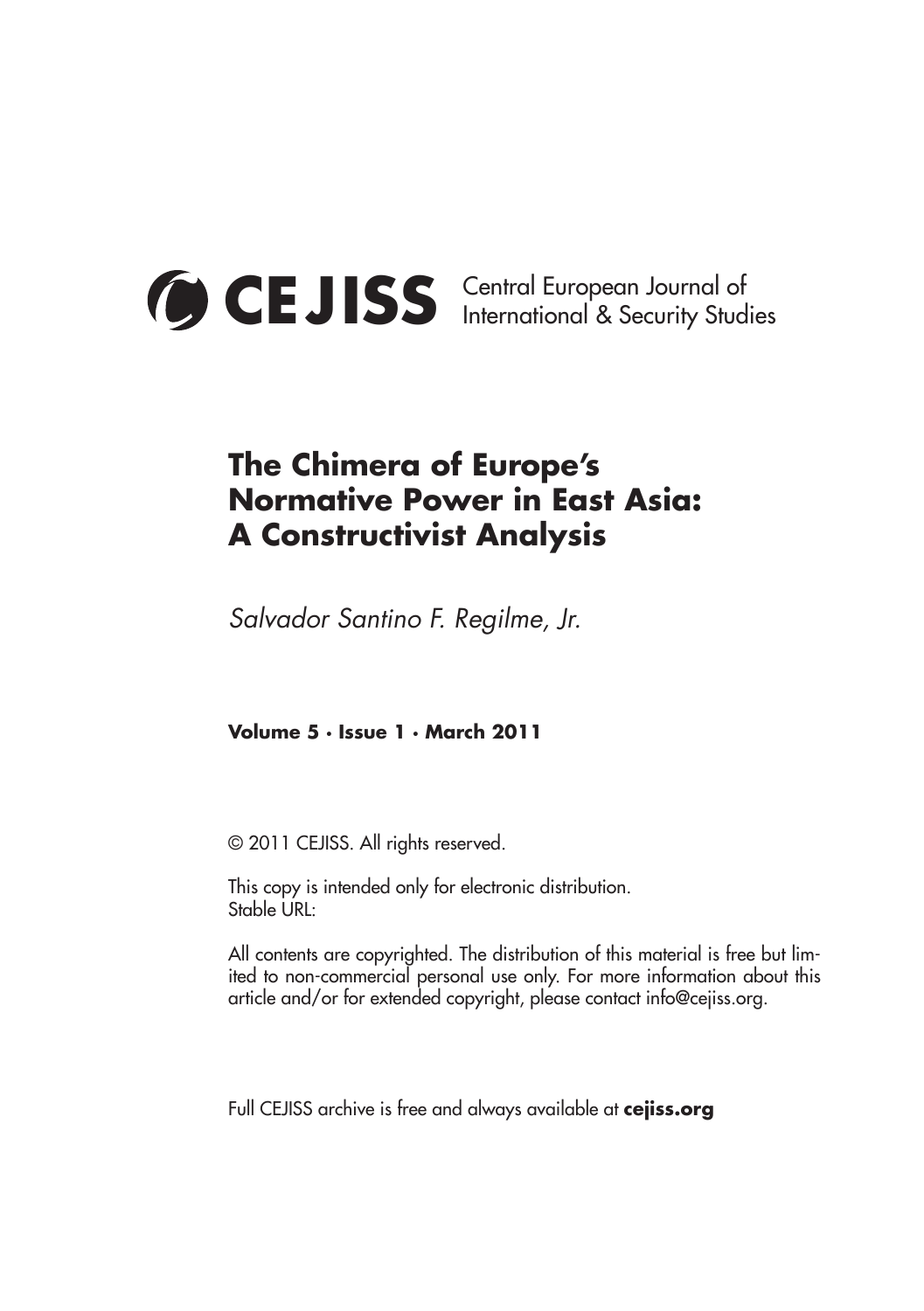# **THE CHIMERA OF EUROPE'S NORMATIVE POWER IN EAST ASIA: A CONSTRUCTIVIST ANALYSIS**

## *Salvador Santino F. Regilme, Jr.*

UTILISING CONSTRUCTIVISM, this work analyses contemporary relational complexities between East Asia and the European Union (Eu). Mindful of the social constructivist themes of identity and interests, it is argued that there are fundamental difficulties found in these interregional relations, which must be urgently addressed. The Eu continues to be undervalued and misunderstood in the eyes of East Asian publics; despite the relatively strong economic and political engagement of the Union. With the growing influence of China, the Eu must reinforce its political capital amidst the failures of the Union to reconcile its policy inconsistencies juxtaposed with its self-perception as a "normative power." This becomes more evident in the Eu's recent engagements with Asean as the former has been seen as undetermined in promoting human rights and democratic norms in the region. Nonetheless, Eu-Asean relations may still be construed as a promising case for the Eu to export its model of multilevel governance, and enhance its 'actorness' and institutional legitimacy. Finally, in order for interregional relations to be reinvigorated, the two regions must identify and pursue their mutually-shared interests such as economic development, democratic proliferation, and human rights provisions.

#### 1. introduction

Amidst mainstream discourse in global politics which emphasise the purported shift of the balance of power from the Atlantic to the Pacific, there appears to be a dearth of scholarly interest and public discussion over the critical relevance of interregional relations between Europe and East Asia. On the one side of the Atlantic is where the world's most successful experiment of regional integration is located as it is in the case of the European Union – characterised as a 'supranational polity pursuing a project of post-national democracy." Replication of the EU project appears to be elusive in Pacific East Asia despite the Association of South East Asian Nations' (Aseans') reputation as the 'world's most successful third-world regional institution;'<sup>2</sup> regional unity is still regarded as 'decades away.'3 Notwithstanding the notable contrast in perception between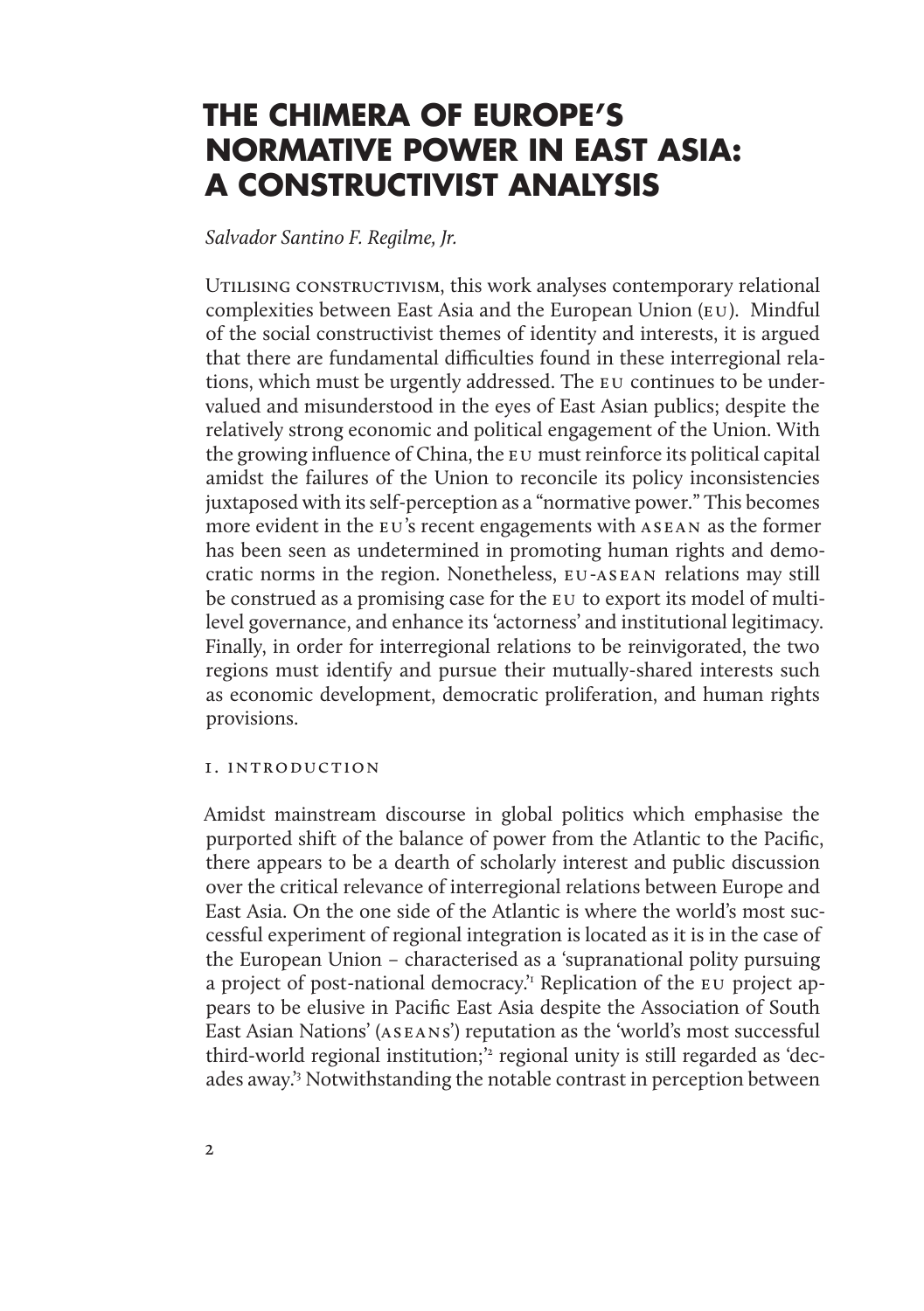Asean (and its prospects) and the Eu model of supranationalism, there appears a wealth of learning and experience on regional integration and cooperation in which Southeast Asian states may cull profound lessons from the Eu. The examination of this possible juncture of learning may indeed be gleaned from the interregional cooperation between these two critically-relevant regions in international relations. More importantly, such an investigation necessitates a theoretically informed, yet empirically grounded analysis of the current interregional dynamics between East Asia and Europe.

*Salvador Santino F. Regilme, Jr.*

#### 2. reviving constructivist theorising

Scholarly inquiries into the interregional relationship between Europe and Asia merit not only haphazard, more materialist analyses, necessitates the deployment of theoretical analytical lenses that would unlock both the ideational and materialist interregional complexities. In this regard, a reconsideration of constructivism as an adequate international relations tool which may appropriately present and analyse these complexities. Prior to engaging with the analysis of this interregional relationship, this work first provides a brief overview and justification of the usage of constructivism to set the tone for subsequent sections of this research.

By historicising on the "great debates" in international relations theory, it is clear that the end of the Cold War (1990/1) provoked a fierce, double-edged Ir debate, particularly between so-called rationalists and constructivists, and critical theorists and constructivists.4 On both streams of the debate, it has been remarked, since the last ten years, that the framing of the discussion was that these "isms" focused on actual international relations rather than contrasting epistemological approaches to the field.<sup>5</sup> In view of the continued popularisation of the constructivist approach as a valuable analytical tool in examining problems in international politics, it is indeed insightful to deploy some of the methodological strengths of this approach in scrutinising the newly-emerging research area of Eu-ASEAN/East Asian<sup>6</sup> interregionalism.

Constructivism is typified by its resolute accentuation on the relevance of 'normative as well as material structures, on the role of identity in shaping political action and on the mutually constitutive relationship between agents and structures.'7 Hence, the social identity of global political actors are not solely determined by materialist considerations; an argument strongly advanced by neo-realists who also emphasise that state survival is contingent on the maximisation of military power. In contrast, while constructivists recognise the centricity of materialism in in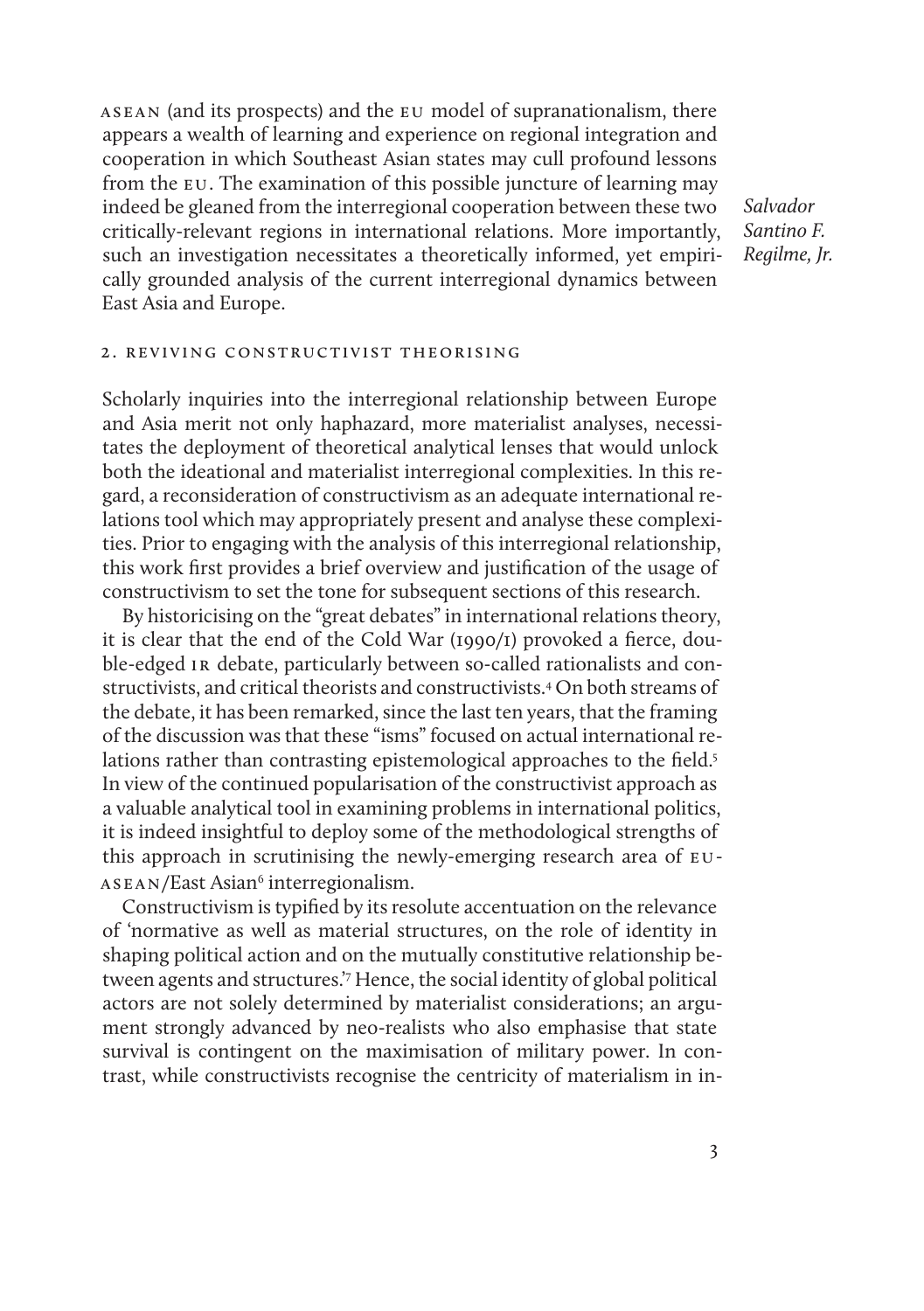ternational relations, they suppose that 'material resources only acquire meaning for human action through the structure of shared knowledge in which they are embedded.'8 Thus, within the constructivist paradigm, both ideational and normative structures – including institutionalised norms and ideas – shape global political actors' interests and consequent-

*cejiss 1/2011*

ly their identities. Moreover, critically evaluating the neo-realist fixation on material-based structures, constructivists also emphasise the significance of the order of 'shared ideas, beliefs and values' that have structural characteristics and that may have a formidable influence on 'social and political action.'9

Additionally, constructivism also explores questions of identity and interests where, by understanding how ideational structures are indeed essential, one may discover that the actors' formation of identity actually has direct ramifications on shaping interests, and in turn, actions.<sup>10</sup> Hence, normative and ideational structures are deemed to shape actors' identities and interests through three modes of action: *imagination*, *communication* and *constraints*. 11 Through *imagination* actors recognise a gamut of necessities and possibilities through which they can act upon, based on the ideational structures, and with both practical and moral considerations. Also, via *communication*, these structures may influence actors' actions through, perhaps, the invocation of norms of legitimate conduct. Finally, *constraints* – when influence falls short of its intentions – may be instructive in the performative actions of political actors.

Over the past two decades constructivism has clearly gained ground in rectifying the centricity of 'methodological individualism and materialism' that had previously dominated much international relations scholarship.<sup>12</sup> Since this work aims to thoroughly examine  $EU-ASEAN$  interregionalism through the deployment of international relations theory, it is essential to note that both constructivism and attempts at contextualising interregionalisms are by-products of the international conditions produced in the post-Cold War era. In terms of the growing use of constructivism, a variety of scholarly research, particularly conducted on European issues has been undertaken based on this paradigm. For instance, the roles of ideas and beliefs in Eu integration processes;13 post-Cold War "security constructions" in Europe (by examining how weak states are "empowered" without undermining sovereignty);<sup>14</sup> Iceland's relationship to the EU;<sup>15</sup> the role of "subsidiary" as a norm in the competence regime of the Eu; 16 are among the research priorities of the modern wave of constructivism. Notably, most of these constructivist analyses are intra-European, or at least introspective. Similarly, as Eu interregionalism is also relatively new, it may indeed be illuminating to use the constructivist method as an analytical tool that can give light to interregionalism as a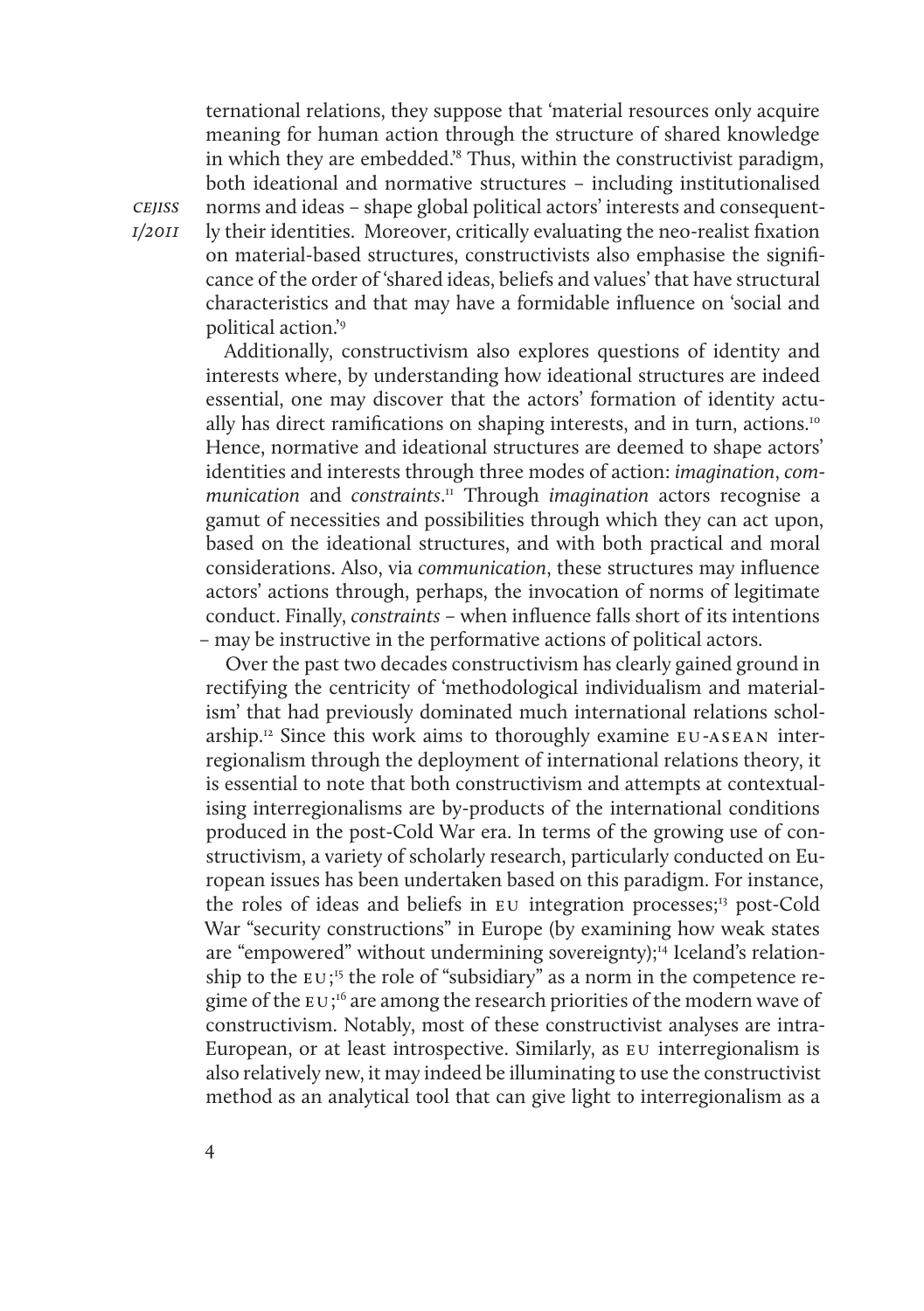foreign policy instrument of the  $\text{EU}$  – a topic of study that situates the EU as an active actor beyond its frontiers.

#### 3. the genesis of euro-asian relations

*Identity* and *interests –* both of which are core concepts of constructivism – are embedded in *historicity*, examining first the historical genesis of the two regions' relations to each other is the first critical step in this analysis. Beyond the long colonial histories experienced by several parts of East Asia (especially in south east Asia), the relationship between the European Community (Ec) and Asean is considered to be a model of group-to-group interregionalism.17 In this case, interregionalism refers to the 'interaction of one region with another' and is often portrayed as a 'double regional project' responding to the need to pool an ever greater percentage of resources in recognition of other interregional or the global dynamics.18 Although Gilson's notion of the importation of regional structures to other regions (Eu to East Asia) is usually not (explicitly) intended,<sup>19</sup> these two regions' relations focused on information exchanges and collaboration in specific policy areas; often trade and investment as well as taking into account the EU's emphasis on the promotion of normative values such as human rights and democracy.20 Indeed according to the European Economic and Trade Office the official policy of the Union is 'to expand and deepen relations with other countries and regions' and to conduct regional dialogue that covers 'investment, economic cooperation, finance, energy, science and technology and environmental protection, as well as political matters such as the global war on terror, international crime and drug trafficking, and human rights.'<sup>21</sup>

Taking to account that the task of capturing Eu-Asian relations as monolithically simple is absurd, $22$  the European Commission divides its relations with Asia into South Asia, Northeast Asia, Southeast Asia, Central Asia, Australasia and several bilateral (Eu-to-state, or state-to-state) relationships. With this in mind, this work is geographically limited to the south eastern and the north eastern regions to better explore a certain brand of Eu-Asian relations. By considering the concrete cases of Eu-Asean Dialogue and the more inclusive Asia-Europe Meeting (Asem), the Eu apparently singles out East Asia (both Southeast and Northeast Asia). Based on the European Commission's Regional Programming for Asia Strategy Document for 2007-2013,<sup>23</sup> the priority for strategic cooperation between the Eu and Asia is foundationally based on support for regional integration initiatives primarily facilitated by the Asean and the Asem member countries. Moreover, the Singapore-based Asia-Europe Foundation (ASEF), which is a pivotal organisation supported by the

*Europe's Normative Power*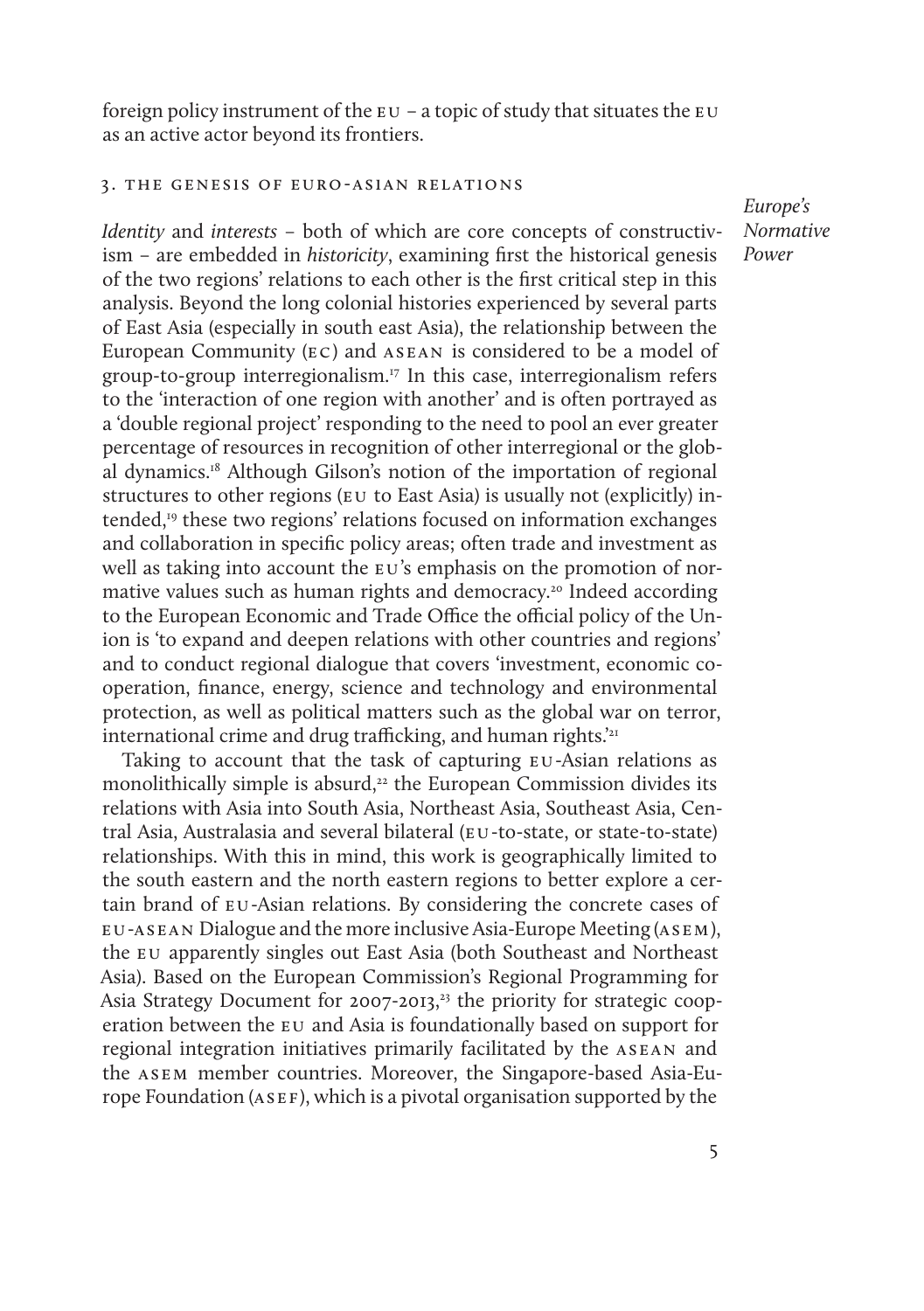Eu and Asean, organises most of its cultural, intellectual and political exchanges involving East Asian and Eu member countries.

*cejiss 2/2011*

Historicising on the origins of Asem, the European Commission (July 1994) published a policy document entitled: 'Towards a New Strategy for Asia,' emphasising the urgency of modernising the Eu's relationship to East Asia, which has recently gained political, economic and cultural significance.<sup>24</sup> In November 1994, Singapore and France proposed that an Eu-Asia summit meeting be held, in which the agenda of reviving a new partnership strategy between the two regions would be discussed. Consequently, the first Asem Summit was held in Bangkok, Thailand in March 1996, marking the inauguration of the Asem Summit.

Since Asem is more representative of the main political actors in East Asia, it is worthwhile to characterise the main features of such collaborative instrument between these two regions.<sup>25</sup> Firstly, since it is considered informal, Asem is an open forum for policy-makers and state officials to deliberate on any number of political, economic and social issues of common interest and to complement efforts conducted bilaterally or multilaterally. Secondly, multi-dimensionality refers to the intentionality of the Asem to comprise the full spectrum of relations and to dedicate political, economic and cultural dimensions of equal importance. Thirdly, espousing the virtues of equal partnership, Asem discards an "aid-based" relationship and claims to embrace on 'mutual respect and mutual benefit.' Fourthly, Asem is a forum designated for heads of states and/or government which aims to further strengthen exchanges between polities in all sectors of the two regions.

Notwithstanding the lack of a systematic social science research on the multi-dimensional benefits that can be directly attributed to Asem's activities, it does function as a high-level management mechanism for some of the most important economies and aims to balance geostrategic interests in a volatile and rapidly changing region.<sup>26</sup> Also, for the EU Asem operates as a venue to promote democratic values and the espousal of human rights among states whose record has yet to satisfy Eu expectations. Meanwhile, from the East Asian perspective, Asem functions as a first-hand examination forum of the practices of regional integration and helps build a framework in which East Asia can present itself as a regionally coherent political and economic body. This is perhaps best seen in the discursive rhetoric and power of highly-publicised Asem activities in the global media - presenting an image of mutually-reinforcing regional organisations (Asean and Eu) and asserting their institutional existence and legitimacy on the international political level.

Using a geopolitical perspective, Asem may be broadly contextualised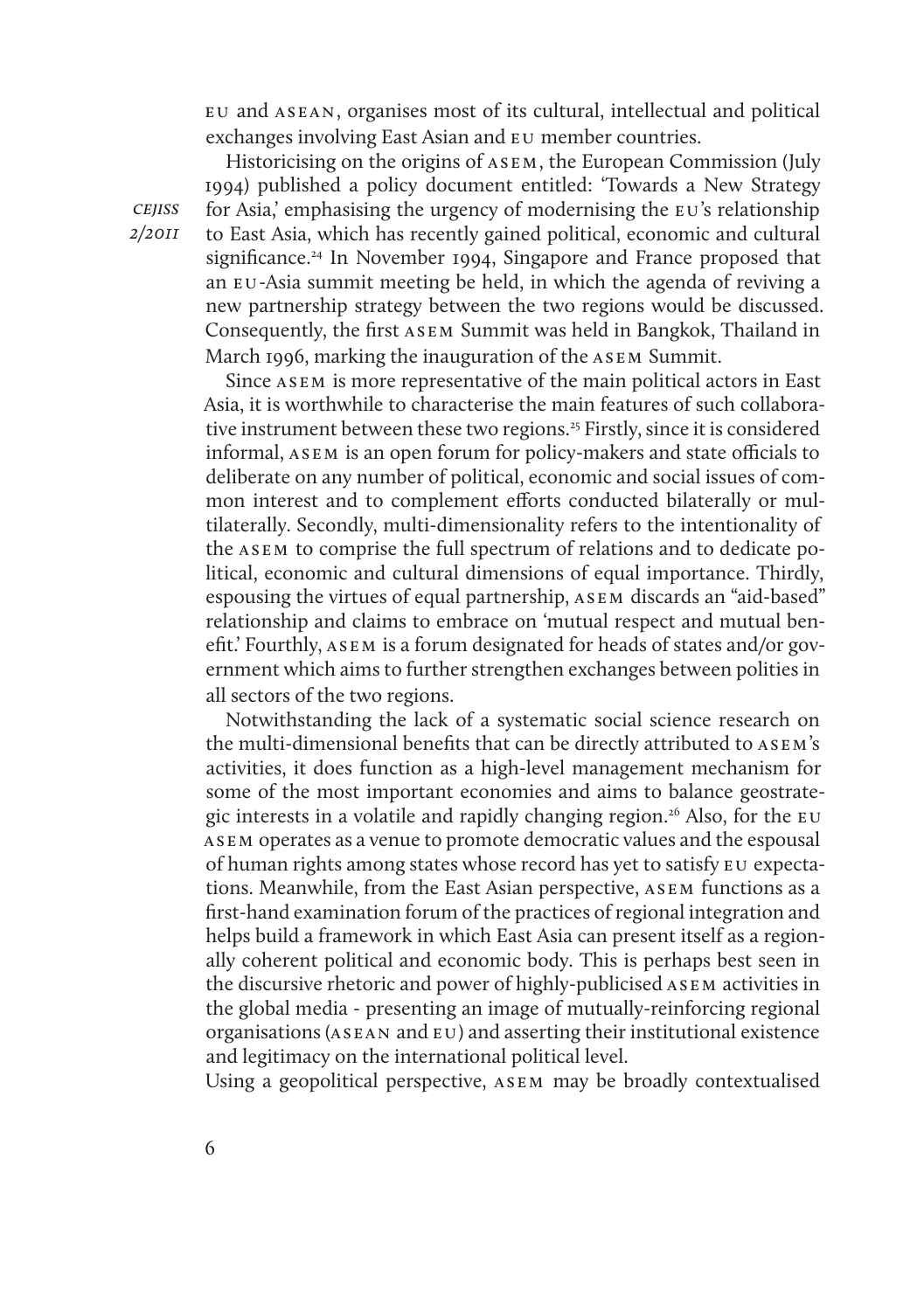within a 'global tri-polar context,' in which the dramatic shift from geopolitics to geo-economics, and from communist-capitalist bipolarity to inter-capitalist tripolarity is visible.<sup>27</sup> On the level of economic cooperation, according to the Asean (2010), the aggregate value of Asean trade with the EU has grown from  $$186.7$  billion (USD, 2007) to  $$202.5$  billion ( $USD$ , 2008). This is a remarkable 8% growth over the span of a single calendar year, while EU flows of foreign direct investment  $(FD1)$  also grew from \$10.6 billion (USD, 2006) to \$12.4 billion (USD, 2008) marking a 15% increase. Notably, Asean statistics shows that the Eu-25 (excluding Bulgarian and Romania) stood as the second largest export market for Asean countries in 2008, trailing behind only Asean countries themselves, and ahead of Japan, the US and China.<sup>28</sup> While this may be accurate the data reveals that the Eu-25 is significantly behind China and Japan in exporting its products to Asean countries.

Reflective of the historic transformation of the post-Cold War international political economy, triadic economic dominance remains extreme in which 85% to 95% of international production, trade, finance, foreign investment and new technological development is accounted for the aggregate value of economies of the Eu, East Asia and North America.29 Examining more recent Eu and East Asian interactions particularly last May 2009, top-level cabinet or ministerial heads attended the  $I7<sup>th</sup>$  ASEAN-EU Ministerial Meeting in Phnom Penh, Cambodia and strongly agreed, in principle, that it is critical for the Eu and the Asean to deepen cooperation in addressing the global economic and financial crisis as well as food and energy security.30 Two significant documents were produced as a result of the Phnom Penh meeting: the 'Joint Co-Chairmen's Statement' and the 'Draft Phnom Penh Agenda for the Implementation of the Asean-Eu Plan of Action (2009-2010).' The latter document is notable as it covers collaborative areas of action in economic, socio-cultural activities as well as political and security. This specific mode of engagement at the ministerial level transcends economics and also covered post-9/11 security issues such as terrorism, disarmament, and the non-proliferation of weapons of mass destruction and even human and drug trafficking.31 Asem – and its related modes of action including the Ministerial Meetings – offers an insightful and classic case of interregionalism where it tenders new ways of managing changes that cover both the political and economic agenda and may have spill-over effects on intra-regional cooperation development.<sup>32</sup>

It is also essential to underscore that the Eu is considerably more progressive than the Us in its recognition of Asean's Treaty of Amity and Cooperation (Tac). Tac was originally signed in 1976 by Asean's

*Salvador Santino F. Regilme, Jr.*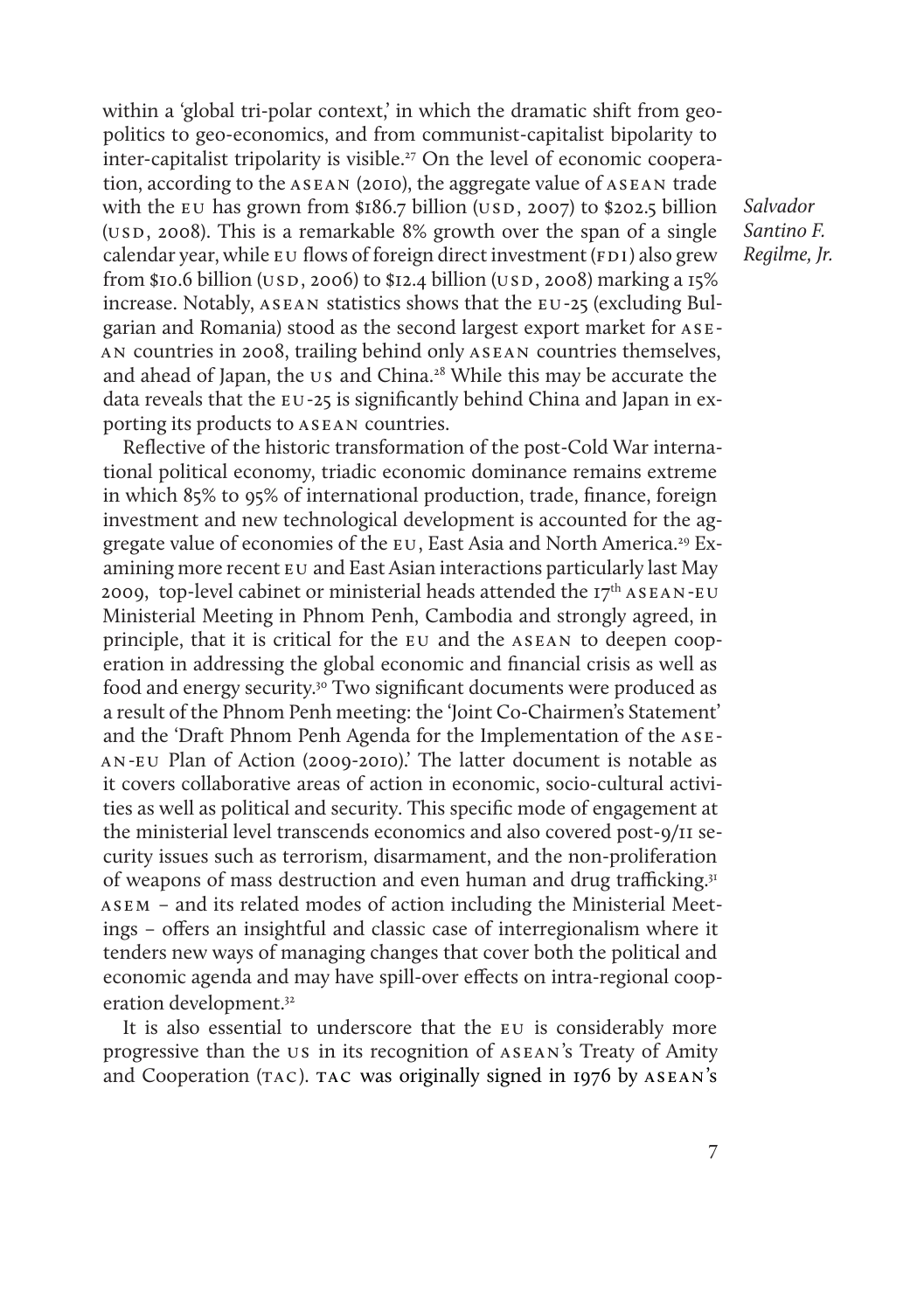founding members, and not only determines Asean's organisational rules and modes of conduct, but also explicitly notes key principles that have intensified political confidence among member countries which was crucial for regional peace and stability.<sup>33</sup> As one of the more quintessential documents of Asean, the Tac articulates collectively-held principles of peaceful coexistence and active cooperation among Southeast Asian states.<sup>34</sup> As a means of fostering its institutional legitimacy ASEAN welcomes political support from other non-Asean states and regional partners by formally acceding to the TAC. Unlike the US which has only recently proclaimed its intention to accede to the Tac (2009) reflective of a key change in us diplomacy, $35$  the EU had already formalised its intention to accede to the Tac. In May 2009, the Eu signed two key documents: 'Asean Declaration of Consent to the Accession to Tac,' and the 'Declaration on Accession to the Tac;' both of which enable the Eu to accede to Tac represent significant steps to intensify engagement with Asean. 36 The eventual, formal accession of the Eu to the Tac regime will represent the most symbolically-important political action of the Eu in exhibiting its long-term interest to engage with Asean as one of the developing world's most advanced regional organisations. At the symbolicdiscursive level, the Eu's accession to the Tac will strongly enhance its formal recognition of Asean as a regional institutional actor which has a share in global governance in much the same way that the Eu has assumed a similar international role.

#### 4. identity & interests of the eu in east asia

Despite the economic successes and political dialogue between the Eu and Asean, a tremendous amount of work remains to be done on redefining the Eu's relationship to East Asia since the states and publics of Asean members tend to hold negative and problematic perceptions of the Eu and the only credible, empirically-based research on Eu perceptions in the Australasian region based on an Eu-funded research project at the University of Canterbury in New Zealand, implying that Asean states do not feel vindicated in understanding and/or challenging problematic images of the  $EU$ .<sup>37</sup> Such research – conducted through the Centre for Research in Europe – presents a transnational comparative analysis employing tripartite methodology (public perception surveys, media coverage and elite surveys) which includes the Australasian countries (New Zealand and Australia), Asian countries (both Northeast and Southeast) and Pacific countries.<sup>38</sup> The research time-frame spanned 2002-2008, and concluded that the Eu is largely seen as "European actor, acting somewhere-out-there-in-the-world" (Middle East Africa, former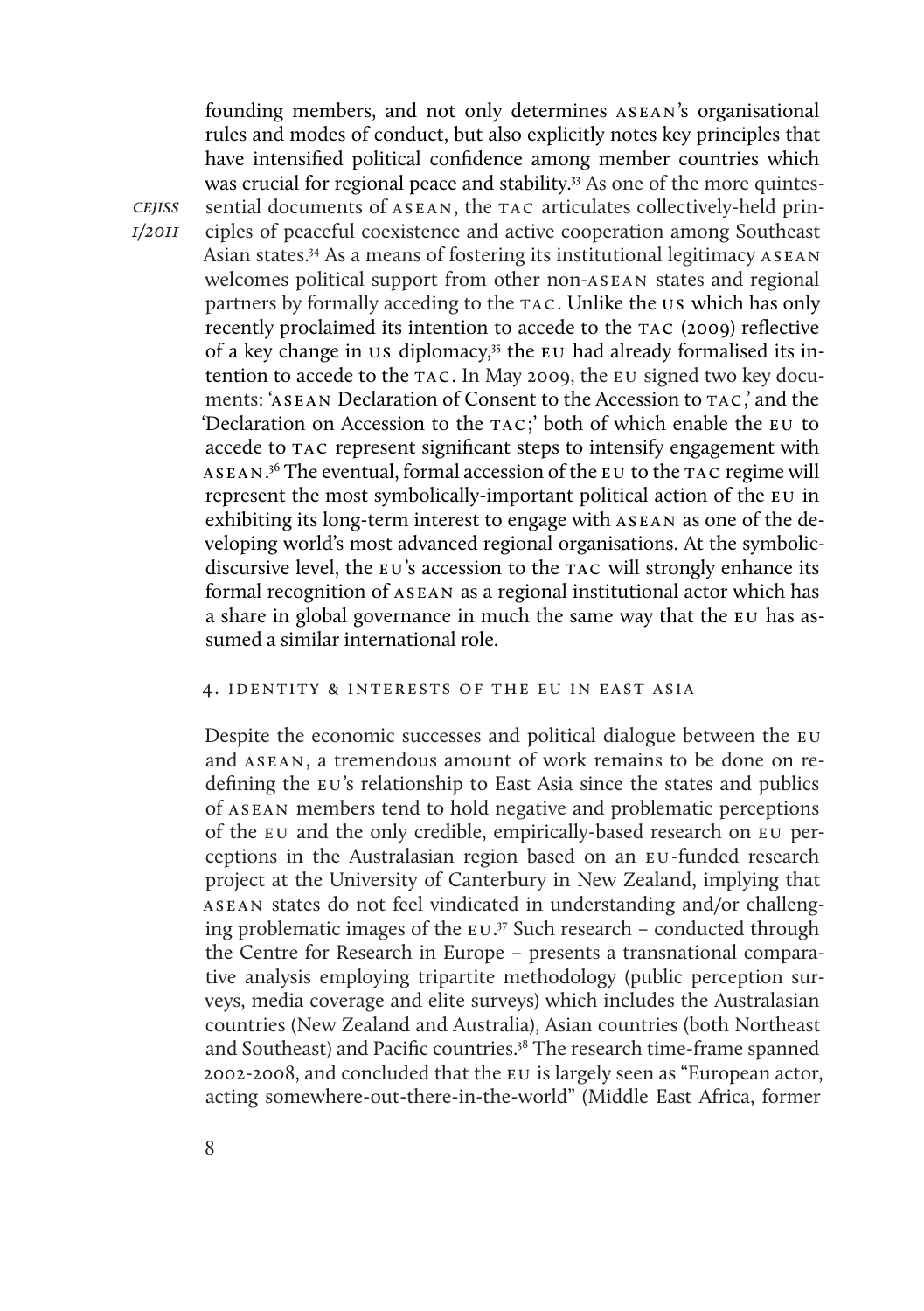Soviet republics), which indicates that the EU is regarded as a distant political actor, irrelevant for the domestic Asia-Pacific political and economic discourses. Additionally, the Eu is also negatively perceived in Asian countries vis-a-vis its treatment of its Muslim minority populations and Asian migrants in Europe; two issues which were generally considered as symptomatic of Euro-centrism. Among Australasian and Northeast Asian countries, the Eu's self-perceived 'normative power' is seen as very remote, unknown and marginal in terms of external perceptions.<sup>39</sup> Surprisingly, the Eu's international campaign against poverty and its human rights promotion is only minimally visible while Eu actions as an environmental, developmental and human rights leaders were diagnosed as inefficiently communicated.40

*Europe's Normative Power*

The economic relationship was cast in a more positive light with the EU being generally viewed as a 'ubiquitous economic giant,' though is seen as an important global counter-balance to the US.<sup>41</sup> Irrespective of such perceptions, there is an urgent need for the Eu to develop a more strategic and effective public diplomacy approach in the Asia-Pacific region.42

The above findings referred to aggregate results (re: the full spectrum of Australasia and Pacific countries). In the particular case of Southeast Asian countries, research findings were telling. For instance while the Eu is Indonesia's second largest export partner, the former seems to be extremely under-appreciated, given that only 8.9% of the total number of respondents listed the Eu as among Indonesia's most important international partners.43 Such irrelevance of the Eu is also reflected in the case of Singapore where, in a student survey involving respondents from Singapore's three main universities, the Eu received a 'middle to low assessment' in its importance for the country.<sup>44</sup> Accordingly, it has been opined that there is no immediate correlation on this assessment level of the Eu as measured against variables such as sex, nationality, number of years of study, subject of study or frequency of accessing the local media for international news as key determinants for such perceptions.45 Considering these unfavourable views of the Eu it has been suggested that

If the European Union is serious about taking a greater role in the world affairs it will require a public diplomacy capability to match. … For the Union to prosper it must project a positive image of itself to opinion formers and to the 'man in the street' both within and beyond its borders. *<sup>46</sup>*

Unfortunately, the Eu as seen by the "others," in this case by East Asians, is an under-appreciated, under-valued and misunderstood actor. This dominant narrative reveals how distant the Eu is from East Asian affairs, and whose image is tarnished by perceived controversial policies on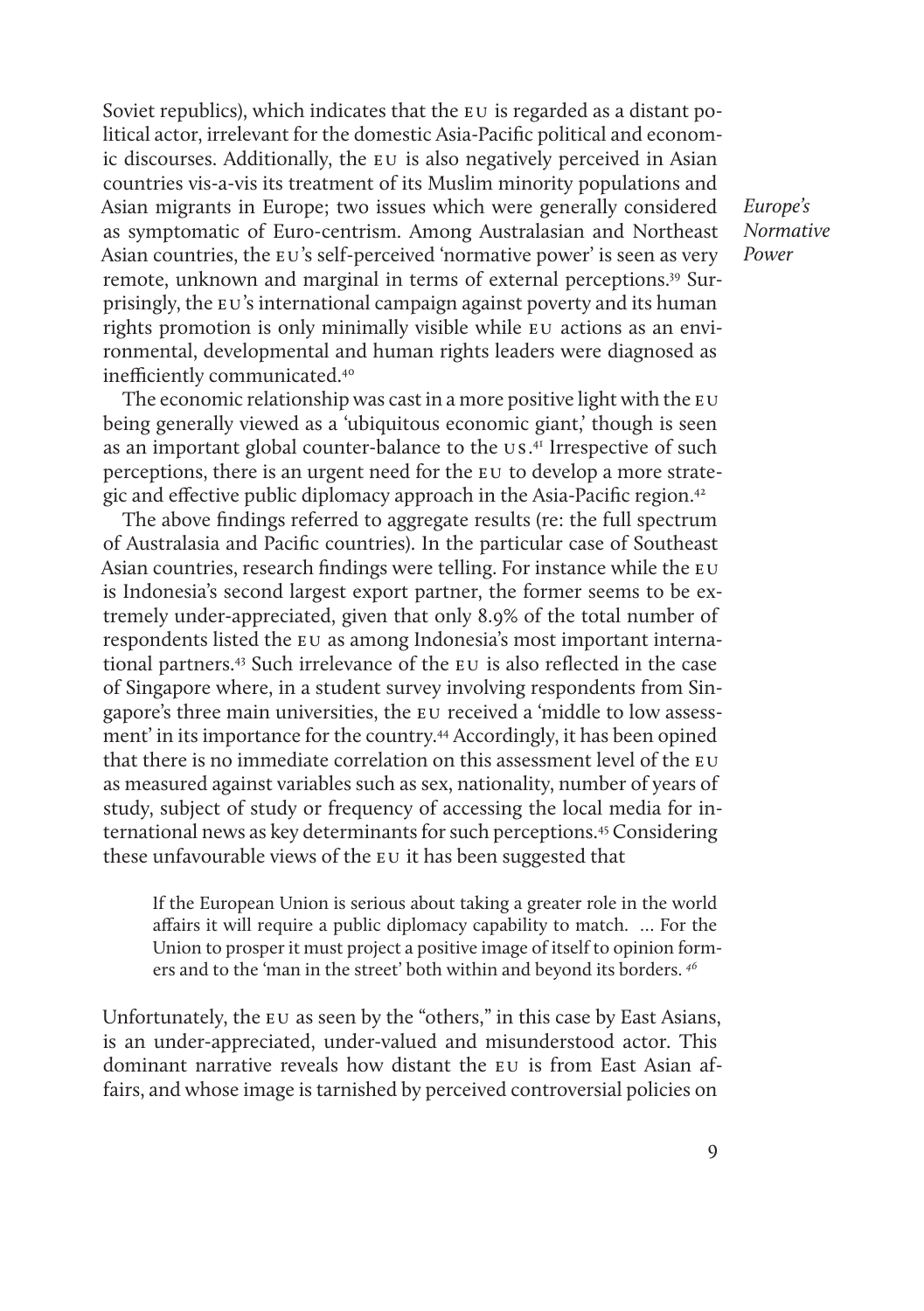migration, Islam and Euro-centrism. Despite the Eu's self-perception as a "civilian" or "normative" power, dedicated to "civilising" international relations as a function of a broader transformation of international society,47 the Eu is left unrecognised in East Asia in the former's work on normative issues of global governance such as: poverty reduction, human rights promotion and environmental sustainability. Comparatively, there seems to be a noticeable mismatch between "other's" perceptions and the self-perception of the Eu. This identity conundrum has been re-echoed by the Eu itself through Margot Wallstroem, Vice President of the European Commission for Institutional Relations and Communication Strategy. She confessed that

The real problem in Europe is that there is no agreement or understanding about what Europe is for and where it is going. We need a new consensus, a "common narrative." A shared perception of the new, modern story of what Europe is about.<sup>48</sup>

On the question of which interests link East Asia to the Eu, economic interests appear clearly predominant. This is important since historically the Eu (and EC, 1950s) was established with strong economic interests in mind while the creation of the Asean (1967) was in response to geo-politics. Since then, the Eu has evolved into a more complex political entity and the political discourses within the Eu have been characterised not only by economic interests such as trade and investment but also other normative political values that it must consistently uphold<sup>49</sup>. The evolution of the Eu as an institutional actor with more complex interests and competencies was made possible after the enactment of the 1987 Single European Act and the 1993 Treaty of European Union. From a broader perspective, the end of the Cold War paved the way for a more dynamic global political economy such that a tri-polar world has emerged with the materialisation of a triadic economic dominance of East Asia, North America and the EU.<sup>50</sup>

Against the backdrop of the tripolar global political economy, Asem was created in 1996 amidst a myriad of divergent interests. The Eu, known in East Asia as an economic giant, must still capitalise on its 'social and political capital' and reinvest in a more strengthened trade and investment relationship with East Asian actors. As the aforementioned figures suggest, the Eu has experienced a dramatic increase in trade transactions with Asean, which should be fully maintained. Also, in spite of the figures that speak of a sustained and strengthened bi-regional trade relationship between Eu and East Asia, the Eu must ensure that this trade relationship is also felt in local communities in East Asia as publics in the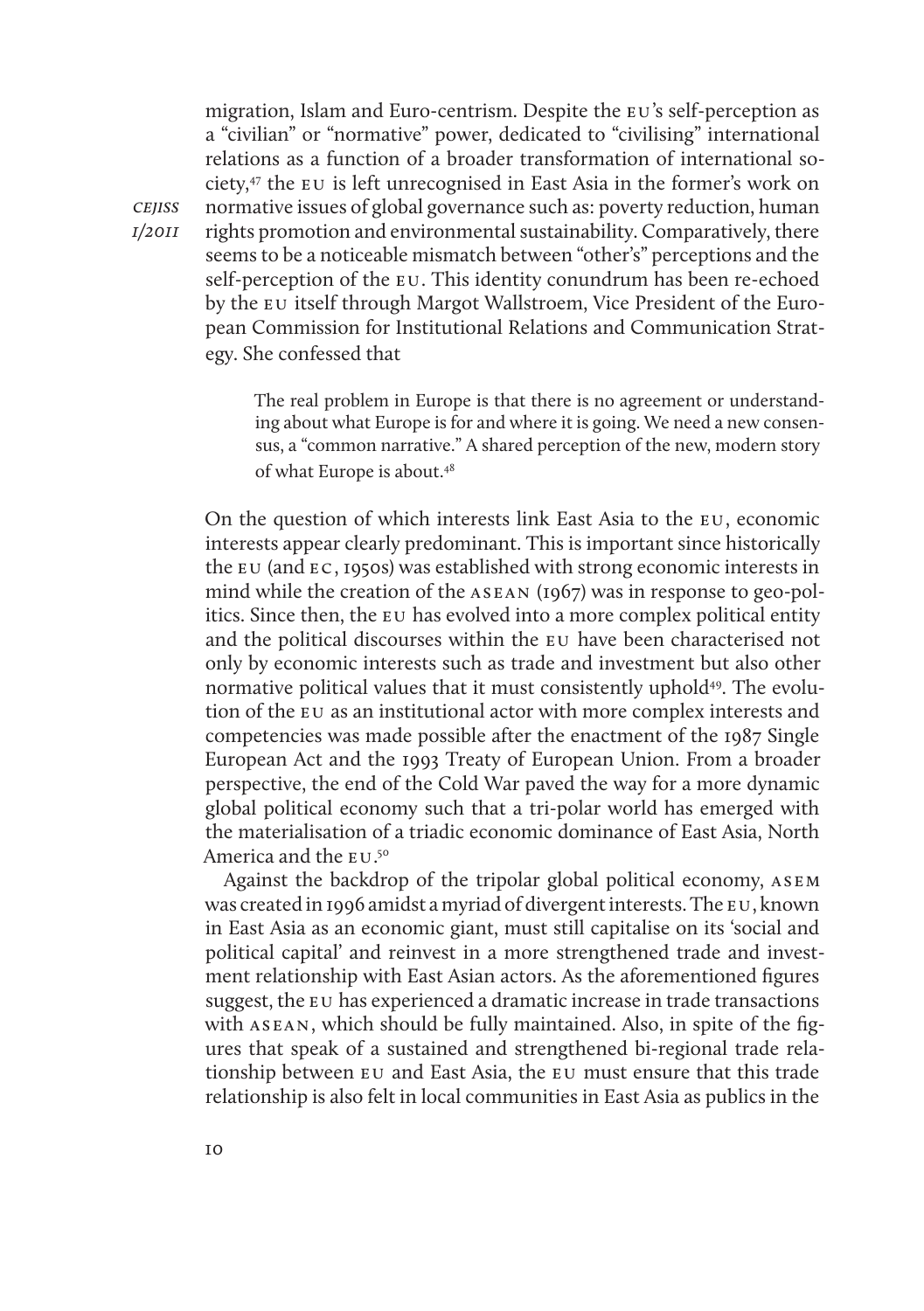region are still fixated on the us as an economic pivot.

Similarly, on the economic front, it is critical for the Eu to realise that it has much to gain as it attempts to strengthen its political capital in East Asia. The continued rise of China<sup>51</sup> - due to its sustained economic growth – has provided the country enhanced bargaining power in the realm of regional and global governance. Thus, it has been opined that it is only the core countries of the Eu (and not the Eu itself) which try to bargain with and against China which consequently results in disappointing outcomes.52 For instance, the Uk lobbied for the opening of Euro markets for Chinese goods, yet the Chinese financial services sector has remained severely restricted as this is also similar with France and Germany whose national commercial diplomatic powers have proven to be inauspiciously inadequate such that a growing trade deficit with China continues to be the trend. Such a prognosis of the absence of a coherent Eu actorness towards China may also be reflected in its economic interactions with Asean and the Northeast Asian economic giants whose economies are still largely tied to the US.<sup>53</sup>

Additionally, apart from economic interests, the self-perception of the Eu as a "normative power" is another considerable starting point by which the Eu can reinforce its relationship to East Asia. Confronting the diversity of actors in the asean and North East Asia, the Eu is generally composed of high-income countries while some Asean members are economically lethargic and unable to revive or construct their own versions of the region's so-called "economic miracle." The Eu has much to gain if it were to invest development aid in the relatively weak economic actors among Asean members not only as a reinforcement of the Eu's self-perception as a "normative power," but also as a means of boosting its regional image. Strengthened trade relations and a more strategic development aid approach could present promising economic opportunities for Eu firms as well as chances for the Eu to gain regional and international political capital.

Nonetheless, the Eu appears to have an unclear, incoherent and inconsistent human rights policy towards Asean-related issues including the on-going political crisis in Burma and illiberal policing practices of post-9/11 governments in Thailand, the Philippines, Indonesia, and Malaysia.54 To demonstrate such policy inconsistency, the Eu was apparently praised for its attempt to extend asset freezes and travel bans to members of the Burmese judiciary after the latter convicted Aung San Suu Kyi.55 Despite such freezes and bans, and the considerable development aid given by the Eu to key countries in Asean, it is argued that the Eu's promotion of human rights and democracy through development cooperation is 'high on rhetoric but low on achievement.'56

*Salvador Santino F. Regilme, Jr.*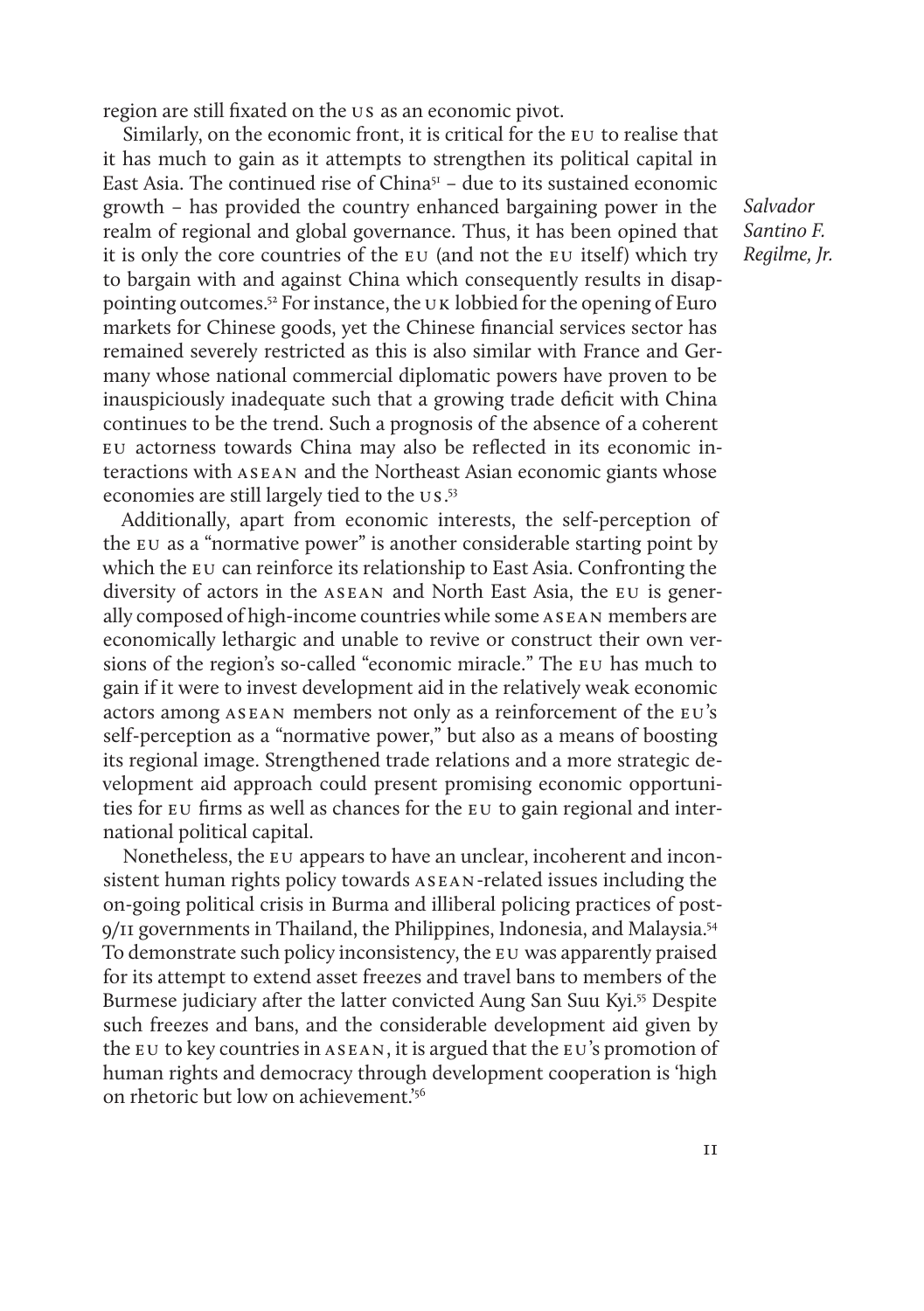There has also been an apparent failure of the Eu regarding human rights promotion in East Asia as seen through the Eu's Common Foreign and Security Policy in Asia vis-à-vis the case studies of Burma, China and Indonesia.57 A key reason behind the Eu's inability to use its relationship to Asean/Asem as a means for pushing the human rights agenda in Burma and even China is due to the disparity in "normative values" between these two institutions as the apparently dominant policy paradigm in Asean maintains that the internal affairs of its members are not within the rightful control of any other supranational body due to sovereignty issues.

Interestingly, it was noted that the marked differential gap in terms of the institutional character between the Eu and Asean renders the human rights diplomacy of the EU largely ineffective: the EU is more value-driven as noted by its self-perception as a "normative power," while Asean continues to embrace the more orthodox principle of non-intervention as human rights promotion is considered a national issue. Evidence of how unique the Asian case is, it was noted that East Asia still remains to be at the end of the race as opposed to Latin America and the South Mediterranean with respect to having finalised third-generation agreements pertaining to human rights and democracy-related clauses with the Eu. 58

The EU is unable to overcome this apparent mismatch of institutional values with Asean and is thus unable to flex its muscles as a "normative power." Indeed, the Eu continues to be so deeply mired in its internal politics that in May 2009, during the last Asem Ministerial Meeting in Hanoi, representatives of the foreign ministries of Germany, Britain, Italy and Spain were entirely absent and two-thirds of the other Eu members only sent junior officials.59 This was seen as a humiliation for Asem, and the Eu may have lost substantial political capital to China, Japan and South Korea since they, together with the ten members of ASEAN, actively participated in the Meeting.

Amidst of the rise of China as an economic and political power and the emerging discourse on the eventual materialisation of an "Asian Century,"60 the Eu's continued self-assessment as a "normative power" in international politics remains to be seen in East Asia, especially as the Eu disregards symbolic, but important and highly publicised diplomatic events such as Asem.

Notwithstanding the marked difference of the institutional-historical ontogenesis between the Eu and Asean, a promising point of collaboration between the two could be the idea of 'cross-institutional fertilization.'61 One avenue the Eu could take to overcome the "mismatch-ofvalues problem" with the Asean is to eventually export the Eu model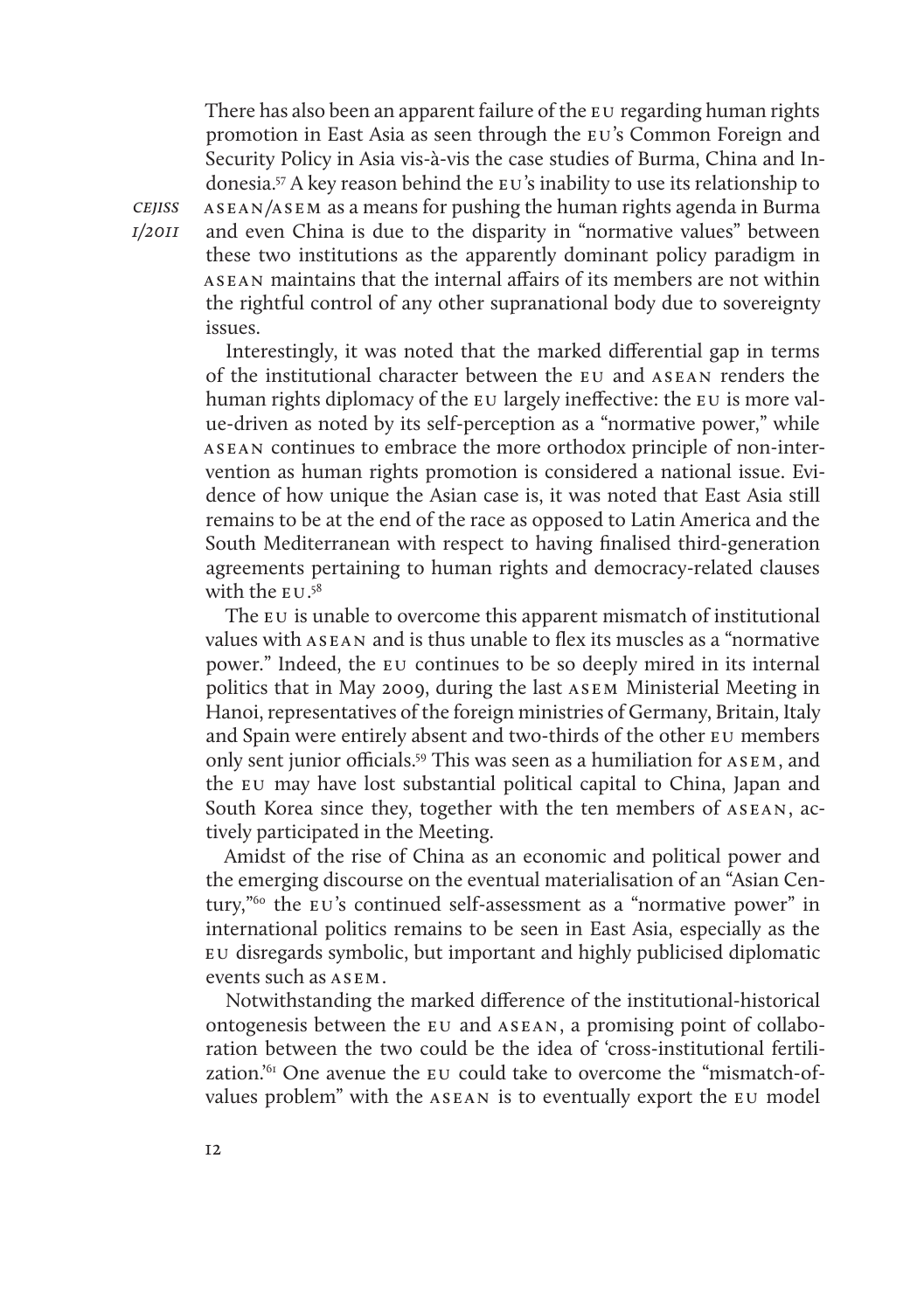of integration with regional cohesion and the further institutionalisation among the many aims advanced. When Asean's Charter (December 2008) was ratified, eventually allowing for additional members and establishing a mechanism to facilitate intergovernmental organisations' diplomatic representation to the bloc, the Eu has been able to take the opportunity and formalise their collaboration in terms of furthering the institutional development of Asean. Indeed, in February 2010, the Eu appointed a new Ambassador to Asean, Norbert Baas, who pledged to work on the 'institutional and capacity building assistance' of Asean by the Eu based on the Nuremberg Declaration that espoused the Eu-Ase-AN Enhanced Partnership.<sup>62</sup>

*Europe's Normative Power*

Concretely, the Asean-ec Project on Regional Integration Support (APRIS), an initiative worth around  $\epsilon_4$ .5 million, is a framework programme meant to assist Asean members for the goal of regional integration.<sup>63</sup> It endeavours to learn from the experience of the  $EC/EU$  in fostering regional economic integration, to further improve Asean mechanisms and communications schemes and to support capacitybuilding programmes for the Asean Secretariat as well as the members including financial support for a business plan on the establishment of an Asean-Ec Management Centre in Darussalam, Brunei. 64

## 5. concluding remarks on constructivism and eu-ast asian relations

Constructivism may be characterised as being primarily concerned with human consciousness and considers the dynamic link between ideas and material factors as derivatives of how agents fundamentally conceive their material reality. Moreover, on the classic agent-structure problem,<sup>65</sup> constructivism is fundamentally interested in how structures generate agents and how agents generate structures. The emergence of Eu-East Asian relations through its formalisation in Asem commenced due to efforts by individual agents such as France and Singapore that first took care of the proposal of the Summit. Inevitably, such agent-initiated proposals in the mid-1990s occurred within the atmosphere of sustained and heightened institutionalisation of the EU as well as increasing economic and political confidence in East Asia amidst the rapid economic growth spearheaded by the so-called East Asian tigers.

On the part of the Eu as a political actor, it is argued that it has two primary motivations. First, in the context of the Schengen Pact and the efforts towards the signing of the Treaty of Amsterdam, France and other concerned actors within the Eu may have perceived the reinforced mo-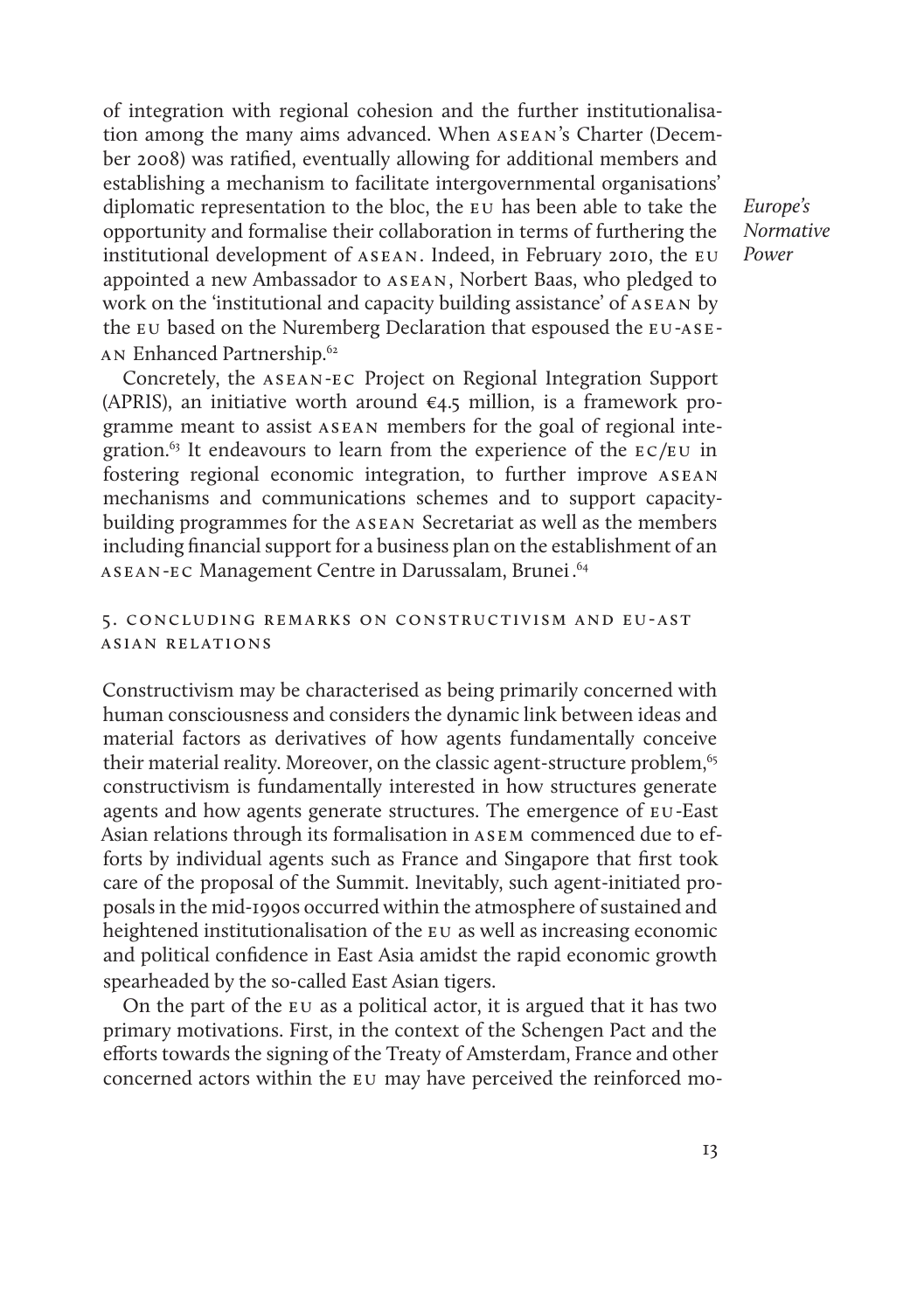mentum of how the EU united as a single institutional entity and, consequently, felt the need to resuscitate its external relationship based on how the Eu sought to legitimise itself by directly interacting with another recognised regional body such as Asean. Secondly, echoing a 'realist constructivist'66 tone, the evolving normative structure of global politics was gearing towards the formation of regional groupings and the Eu's incentive to the materialisation of Asem was not only to legitimise itself but was also tied up within a string of Eu interests in the markets of the Asean and Northeast Asian countries. Such discursive analysis on interests is historically grounded as some Eu powers had centuries-old colonial interests in some territories of what is now called Southeast Asia.

In a post-colonial context, the normative structure of global politics allows indirect influence on trade and markets and, even in some cases, internal politics in light of power accumulation. As may be gleaned with the case of the us, one may examine the attempt of the Eu to recreate its post-colonial relationship with Asean not only through "messianic rhetoric" (in reference to "normative power" identity vis-à-vis human rights and development problems in East Asia) but also the classic case of how the Eu interacts with other regional bodies with the former's interests as its priority. This analysis has been articulated through referring to the failure of the EU-Mercosur Free-Trade Area (FTA) negotiations.<sup>67</sup> The failure may be attributed to the lack of a "consensual basis" for negotiations as there was disparity between the Eu's rhetoric and the actual reality of negotiations; a critical lesson that must be learned in the case of the Asean-Eu interregional diplomacy. Notably, it was claimed that the Eu will take into account differences of development within Asean but, as in the case of Mercosur, the Eu dismissed all requests for "special and differentiated treatment." Moreover, it has been conceded that the birth of Asem was an outcome of Europe's rediscovery of Asia when the latter experienced record-breaking economic growth levels presenting new opportunities for cooperation in the early 1990s.<sup>68</sup>

It is still worthwhile to re-examine the logic of how the normative structure in which the Eu responds to is not only composed of how the Eu can promote normative values but also how such actions can be quintessentially embedded within a cob-web of power interests and greatpower considerations of the Union.

On a more critical note, this work has attempted to demonstrate the constructivist logic of the interregional dynamics and complexities of East Asia-Eu relations in reference to the politics of identity and interests which consequently dictate the modes of action in examining renewed relations between the Eu and East Asia. The analysis commenced by explaining what the general principles of constructivism are as well as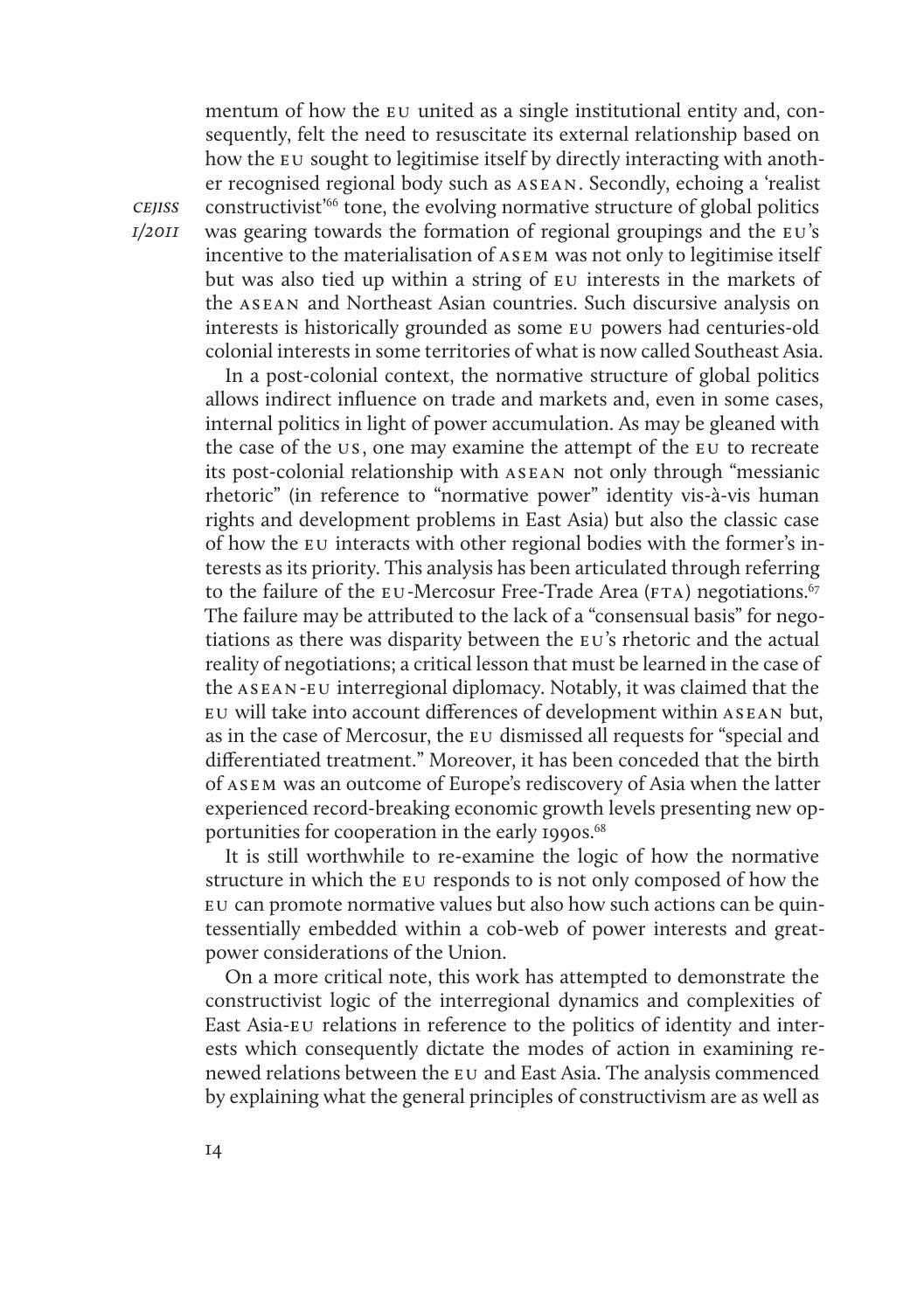historicising the genesis of EU-East Asia relations.

At the theoretical level, it was argued that the Eu suffers an image crisis in East Asia despite the intense engagement of the Union in terms of trade and economic transactions. Also, despite the self-gratifying selfperception of the Eu as a normative power, East Asia remains a region where that power has yet to be fully visible as diagnosed by Chaban and Holland,<sup>69</sup> and Crawford<sup>70</sup> and Wiessala,<sup>71</sup> who highlighted the failures of the Eu's foreign policy actions and agenda in East Asia.

Historically, a sense of caution must persist among Eu decision-makers. Notwithstanding that the Eu's recent rediscovery of East Asia is largely founded on economic interests and its quest to sustainably legitimise itself as an institutional entity, $72$  the EU must fundamentally rethink its recognition of a "social reality" that engaging with East Asia is beyond purely economic interests and its mere recognition of its identity as a kind of political messiah which will bring salvation to areas of the world where human rights and democratic norms are nothing but chimerical goals that have yet to materialise.

Given the changing regional dynamics in Asia, the Eu must realistically assess that it suffers from an acute problem of projecting its identity in East Asia and therefore needs to reassert an identity that matches the Union's self-perception, prudently re-discover its mutual interests with Asean and North East Asia and determinedly bridge the gap of the Eu's normative power rhetoric and consistent norms-based engagement with Asia. Considering the rise of China as a global power and the apparent prevalence in popular media discourse of an emerging "Asian Century," the interregional relations between the Eu and East Asia will be one of the primary testing-grounds for determining the relevance of the Union in international politics over the years to come. Should the Eu fail to rectify the current, disappointing failures between its self-perceived identity as a normative power and its practices in East Asia, the Eu's normative power will remain an elusive chimera.

 Salvador Santino F. Regilme, Jr. is a scholar of daad (Deutscher Akademischer Austausch Dienst) and is affiliated to the Democratic Governance and Civil Society Programme at the Faculty of Social Sciences, University of Osnabrück, Germany.

#### notes

- 1 Sergio Fabbrinni (2005), Democracy and Federalism in the European Union, London: Routledge, p. 4.
- 2 Lee Jones (2008), Asean and the Norm of Non-Interference in Southeast

*Salvador Santino F. Regilme, Jr.*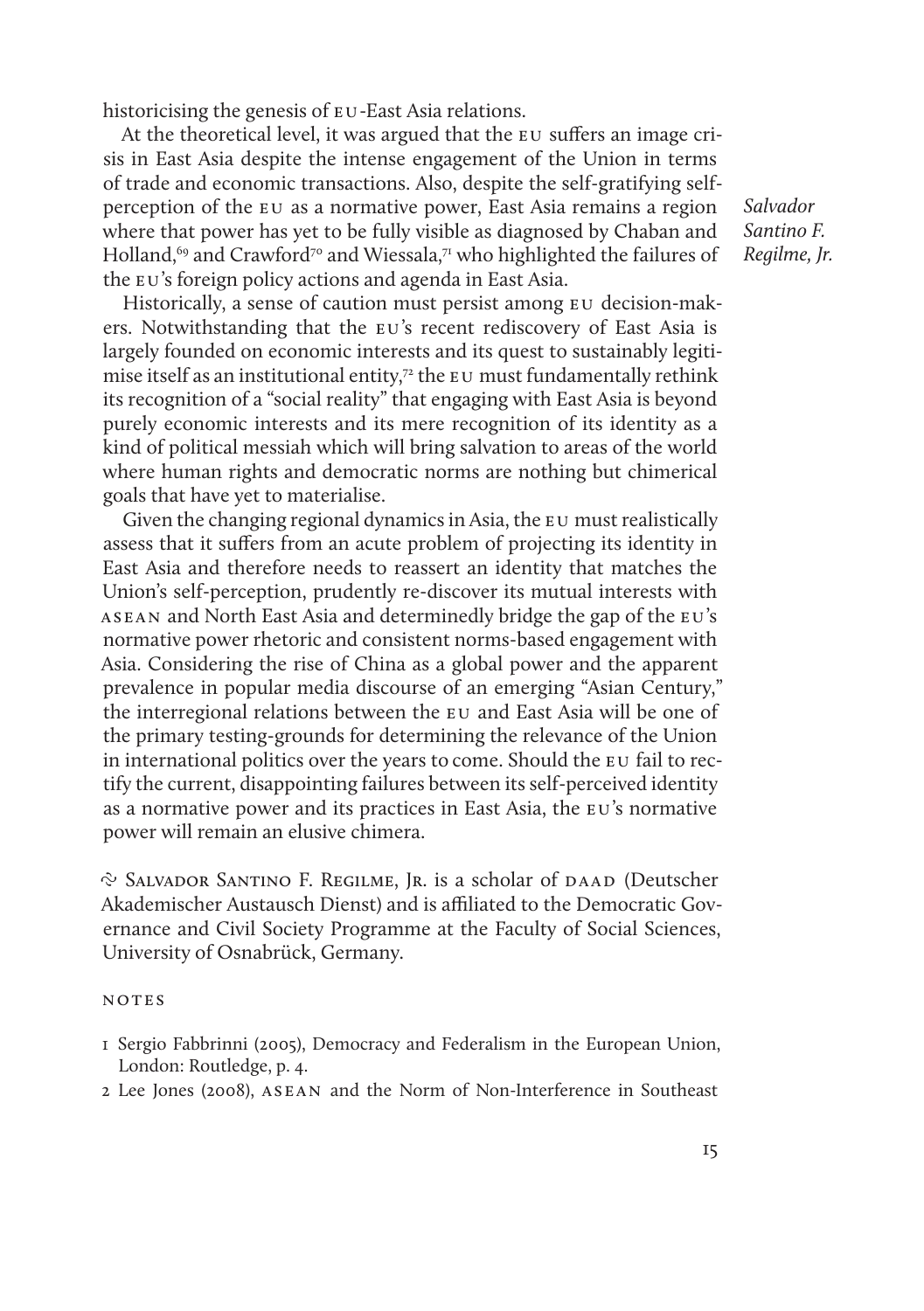Asia: A Quest for Social Order, Oxford, Uk: Nuffield College Politics Group Working Paper, p. 2.

3 'East Asia Summit: Regional Unity Decades Away' (2010), Asia Monitor: Southeast Asia Monitor, 1:21, pp. 8-9.

- 4 Carl Reus-Smit (2004), 'Constructivism,' in Theories of International Relations,
- Scott Burchill (et al), Uk: Palgrave, pp. 189-200; Peter Katzenstein (et al) (1998), 'International Organization and the Study of World Politics,' International Organization, 52:4, pp. 645-85.
	- 5 James Fearon and Alexander Wendt (2002), 'Rationalism v. Constructivism,' in Handbook of International Relations, Walter Carlsnaes (et al), Uk: Sage, pp. 52-72.
	- 6 In this paper, the operationalisation of the term "Asia" broadly refers to Asean members as well as the Northeast Asian states (Japan, South Korea and China), and when the term "East Asia" is used, it includes both the Asean member states as well as the Northeast Asian states.
	- 7 Reus-Smit (2004), p. 188.
	- 8 Alexander Wendt (1995), 'Constructing International Politics,' International Security, 20:1, pp. 71-81.
	- 9 Reus-Smit (2004), pp. 188-191.
	- 10 Jeffrey Checkel (1998), 'The Constructivist Turn in International Relations Theory,' World Politics, 50:2, pp. 324-348.
	- 11 Reus-Smit (2004), pp. 198-199.
	- 12 Checkel (1998), pp. 324-348.
	- 13Thomas Risse-Kappen (1996), 'Exploring the Nature of the Beast: International Relations Theory and Comparative Policy Analysis Meet the European Union,' Journal of Common Market Studies, 34:1, pp. 53-80.
	- 14 George Flynn and Henry Farrell (1999), 'Piecing Together the Democratic Peace: the CSCE, Norms, and the "Construction" of Security in Post-Cold War Europe,' International Organization, 53:3, p. 505.
	- 15 Matus Misik (2008), 'Fish v. National Identity: Iceland and the Eu from Constructivist Point of View,' Sociologia, 40:4, pp. 299-325.
	- 16 Kees Van Kersbergen and Bertjan Verbeek (2007), 'The Politics of International Norms: Subsidiarity and the Imperfect Competence Regime of the European Union,' European Journal of International Relations, 13:2, pp. 217-238.
	- 17 Manfred Mols (1990), 'Cooperation with Asean: A Success Story,' in Geoffrey Edwards and Elfriede Regelsberger (eds.), Europe's Global Links: The European Community and Inter-Regional Cooperation, London: Pinter Publishers, pp. 66-83; Andreas Lukas (1998), 'Ec-Asean in the Context of Inter-Regional Cooperation,' in Guiseppe Schiavone (ed), Western Europe and South-East Asia: Co-Operation or Competition, London: Macmillan, pp. 105-116; Heiner Haenggi (2000), 'Interregionalism: Empirical and Theoretical Perspectives,' Paper prepared for the workshop Dollars, Democracy and Trade: External Influence on Economic Integration in the Americas, Los Angeles, CA, 18 May 2000.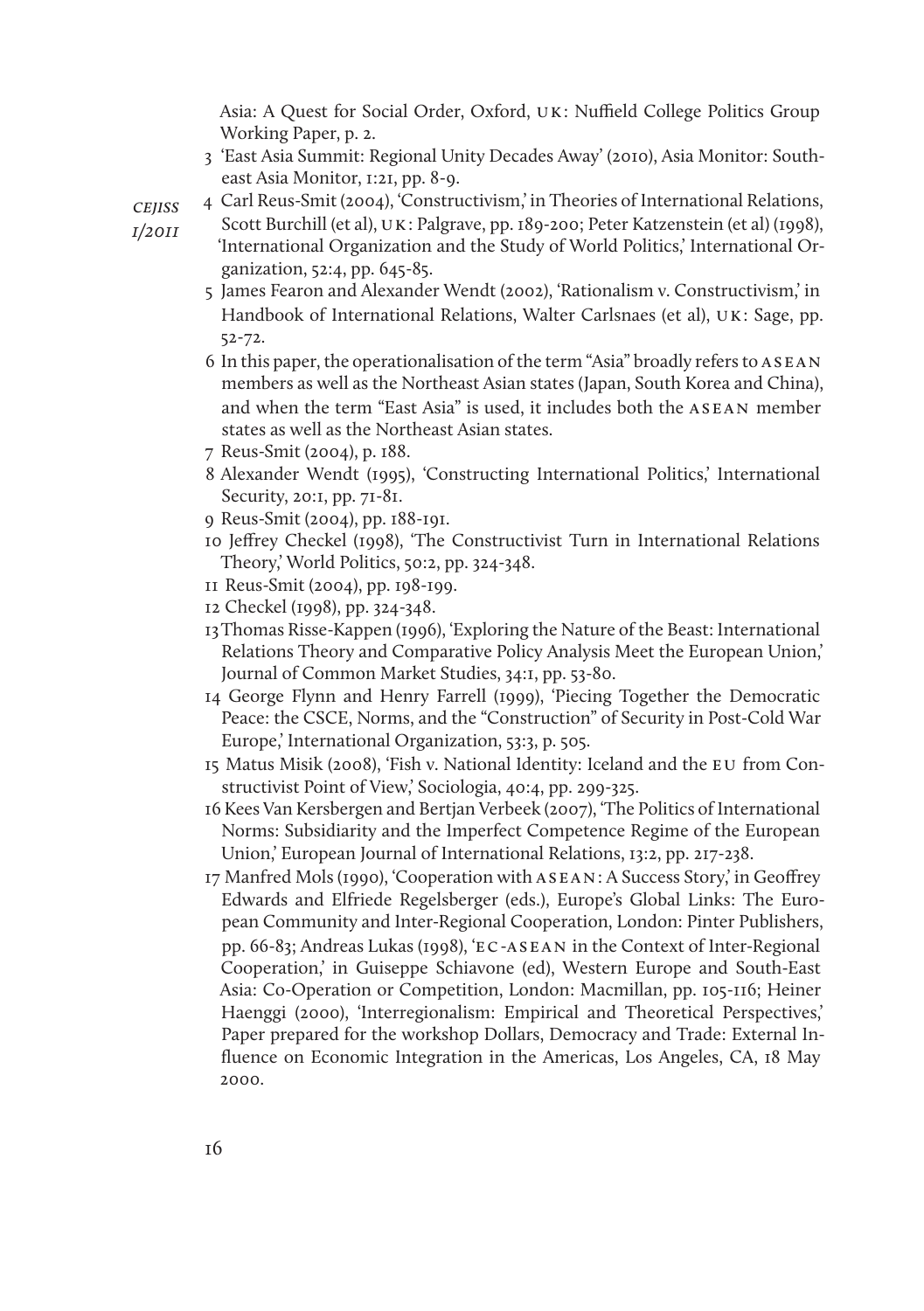- 18 Julie Gilson (2005), 'New Interregionalism? The Eu and East Asia,' Journal of European Integration, 27:3, pp. 307-326.
- 19 Ibid. pp. 309-311.
- 20 Haenggi (2000), pp. 4-5.
- 21 'External Relations,' European Economic and Trade Office, available at: <http://www.deltwn.ec.europa.eu/modules.php?op=modload&name=News&f ile=article&sid=50> (Accessed 16 March 2010).
- 22 Chris Patten (2010), 'The Relationship between the Eu and Asia: One or Many?' Commissioner for External Relations, available at: <http://europa.eu/ rapid/pressReleasesAction.do?reference=SPEECH/02/368&format=HTML&a ged=0&language=EN&guiLanguage=en> (accessed 09 December 2010).
- 23 'European Commission, Regional Programming for Asia: Strategy Document 2007-2013,' European Commission, available at: <http://www.eeas.europa.eu/ asia/rsp/07\_13\_en.pdf> (accessed 12 December 2010).
- 24 'About Asem,' Asem/Asia-Europe Meeting, available at: <http://www.aseminfoboard.org/page.phtml?code=About#character> (accessed 22 January 2010) 25 Ibid.
- 26 Gilson (2005), pp. 307-326.
- 27 Christopher Dent (2004), 'The Asia-Europe Meeting and Interregionalism: Toward a Theory of Multilateral Utility,' in Asian Survey, 44:2, pp. 214-215.
- 28 'Asean-European Union,' Asean, available at: <http://www.aseansec. org/4970.htm> (Accessed 07 March 2010).
- 29 Dent (2004), p. 214.
- 30 'Asean, Eu Ministers Urge Closer Cooperation to Tackle Economic Crisis,' BBC, 30 May 2009.
- 31 Ibid.
- 32 Gilson (2004), pp. 307-326.
- 33 Mark Manyin (ed.) (2004), U.S. Accession to Asean's Treaty of Amity and Cooperation, United States: Congressional Research Service, pp. 1–23.
- 34 'Text of Treaty of Amity and Cooperation in Southeast Asia and Related Information: Asean Knowledge Kit,' Asean Secretariat, <http://www.aseansec. org/TAC-KnowledgeKit.pdf> (Accessed 01 December 2009).
- 35 Manyin (2004), pp. 2-20.
- 36 'Asean, Eu Sign Two Agreements about Eu's accession to Tac,' Xinhua News Agency, 28 May 2009.
- 37 Natalia Chaban and Martin Holland (2005), 'The Eu through the Eyes of the Asia-Pacific: Selected Findings from a Four-Country Survey of Media Coverage and Public Opinion,' NZ: University of Canterbury, NCRE, available at: <http://wwwsoc.nii.ac.jp/eusa-japan/download/eusa\_ap/paper\_MartinHolland.pdf> (accessed 01 December 2009).
- 38 Natalia Chaban and Martin Holland, 'In the Eyes of the World,' Public Service Review: Europe Union, 16, pp. 441-443.
- 39 Ian Manners (2002), 'Normative Power Europe: A Contradiction in Terms,' Journal of Common Market Studies, 40:2, pp. 235-258.

*Europe's Normative Power*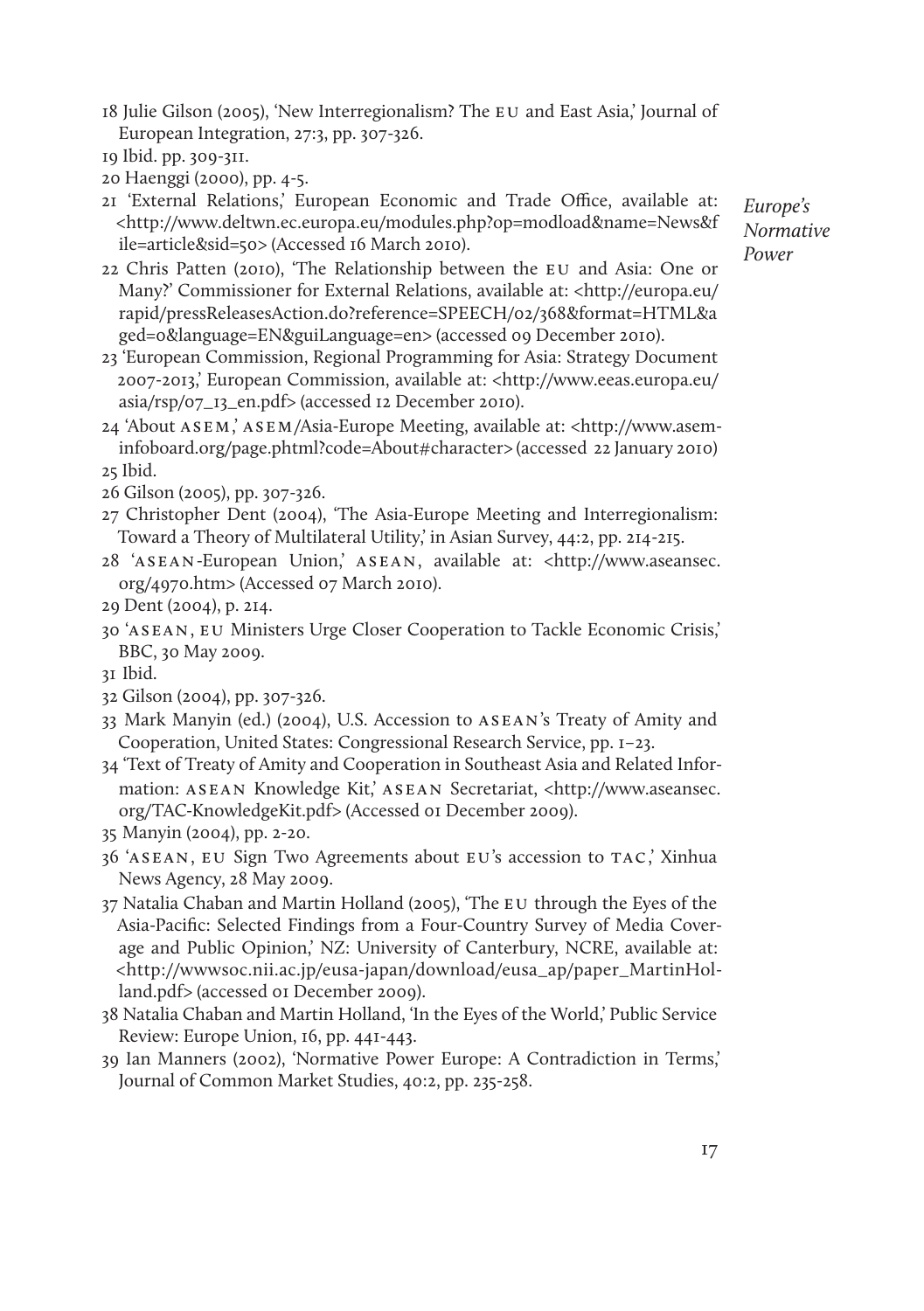40 Chaban and Holland (2005).

- 41 Chaban and Holland, pp. 441-443.
- 42 Natalia Chaban (et al) (2006), 'The European Union as Others See It,' European Foreign Affairs Review, 11, pp. 245-262.
- 43 Martin Holland (et al) (2009), The Eu through the Eyes of Asia Volume 2: New Cases, New Findings, Singapore: World Scientific Publishing, pp. 1-271.
	- 44 Barnard Turner (2009), 'The Perceptions of the European Union among Tertiary Education Students in Singapore,' Asia Europe Journal, 7:2, pp. 225-240. 45 Turner (2009), pp. 226-238.
	- 46 Stephen Twigg, (2005), 'Preface,' in Philip Fiske de Gouveia and Hester Plumridge (eds.) European Infopolitik: Developing Eu Pubic Strategy, London: The Foreign Policy Centre, pp. VI–VII.
	- 47 Christopher Hill (1990), European Foreign Policy: Power Bloc, Civilian Model – or Flop?, Boulder, CO: Westview Press, pp. 31-55; Francois Duchene (1972), 'Europe's Role in World Peace, in Richard Mayne (ed), Europe Tomorrow: Sixteen Europeans Look Ahead, London: Fontana, pp. 32-47; See also: Manners (2002), pp. 236-257.
	- 48 Margot Wallstroem (2009), 'Communicating a Europe in Stormy Waters,' available at: <http://europa.eu/rapid/pressReleasesAction.do?reference=SPE ECH/05/396&format=HTML&aged=1&language=EN&guiLanguage=en> (accessed 19 December 2009).
	- 49 Georg Wiessala (2006), Re-Orienting the Fundamentals: Human Rights and New Connections in Eu-Asia Relations, Aldershot: Ashgate.
	- 50 Dent (2004), pp. 213-236; and Katzenstein (2000), p. 353.
	- 51 For an in-depth analysis see: Martin Jacques (2009), When China Rules the World: The Rise of the Middle Kingdom and the End of the Western World, New York, USA: Penguin Group.
	- 52 John Fox and Francois Godement (2009), 'Running Rings around the Eu: China II,' International Herald Tribune, 22 April 2009, p. 6.
	- 53 See: Christopher Dent (2001), 'Asem and the "Cinderalla Complex" of Eu-East Asia Economic Relations,' Pacific Affairs, 74:1, pp. 26-33.
	- 54 See: John Sidel (2007), The Islamist Threat in Southeast Asia: A Reassessment, Washington: East West Center, pp. 19–56.
	- 55 Seth Mydans (2009), 'Eu Reacts Sharply to Ruling by Myanmar,' International Herald Tribune, 14 August 2009, p. 4.
	- 56 Gordon Crawford (2002), 'Evaluating Eu Promotion of Human Rights, Democracy and Good Governance: Towards a Participatory Approach,' Journal of International Development 14:6, pp. 911-936.
	- 57 Wiessala (2006), pp. 55-94.
	- 58 Michael Reiterer (2006), 'Interregionalism as a New Diplomatic Tool: The Eu and East Asia,' European Foreign Affairs Review, 11, pp. 223-243.
	- 59 'It's Time Europe paid serious attention to Asem," The New Straits Times Malaysia, 12 June 2009. This article is available at: <http://www.aseminfoboard.org/NewsAndMedia/InTheNews/?id=187> (accessed 10 December 2010).